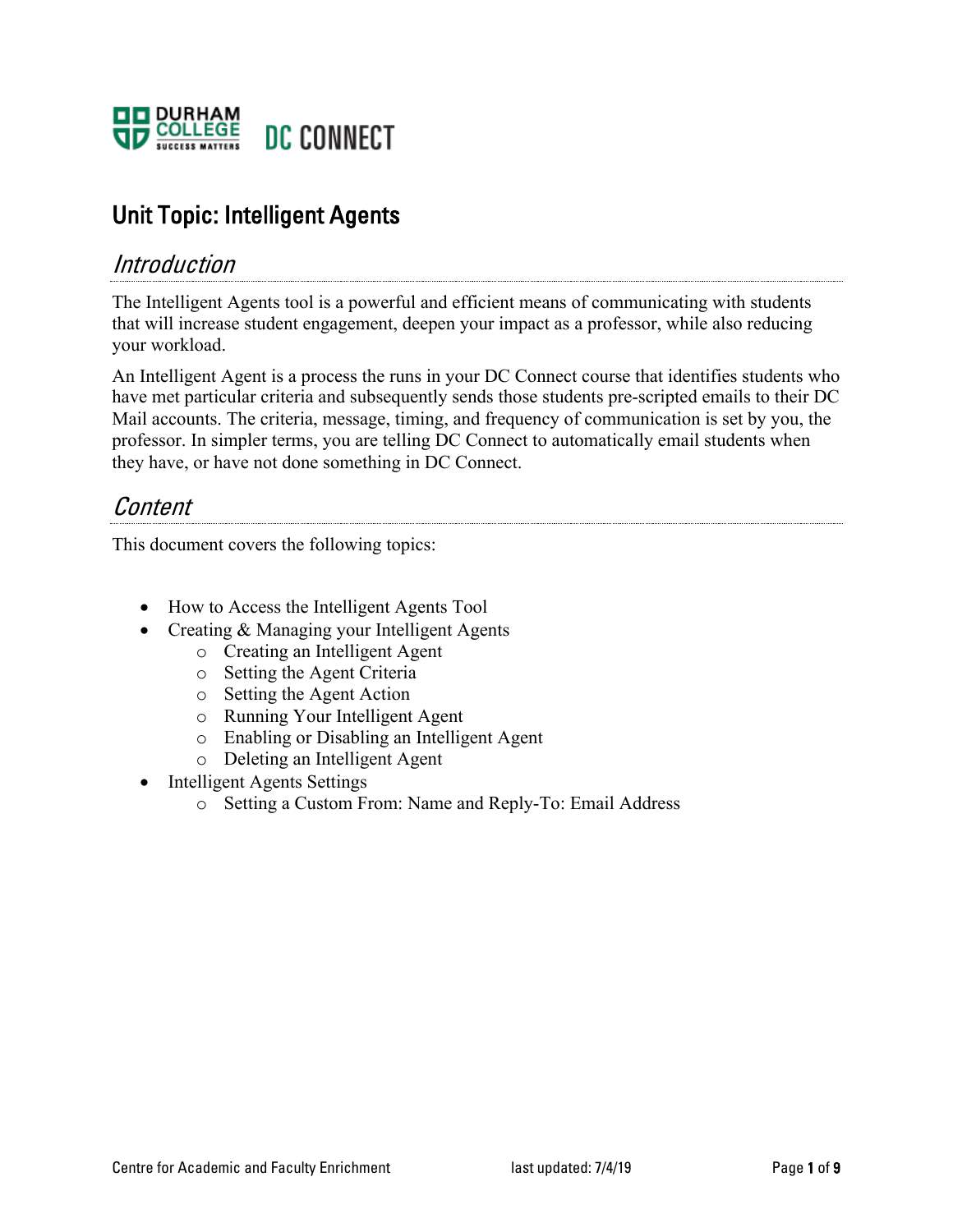# How to Access the Intelligent Agents Tool



# Creating & Managing Your Intelligent Agents

## Creating an Intelligent Agent

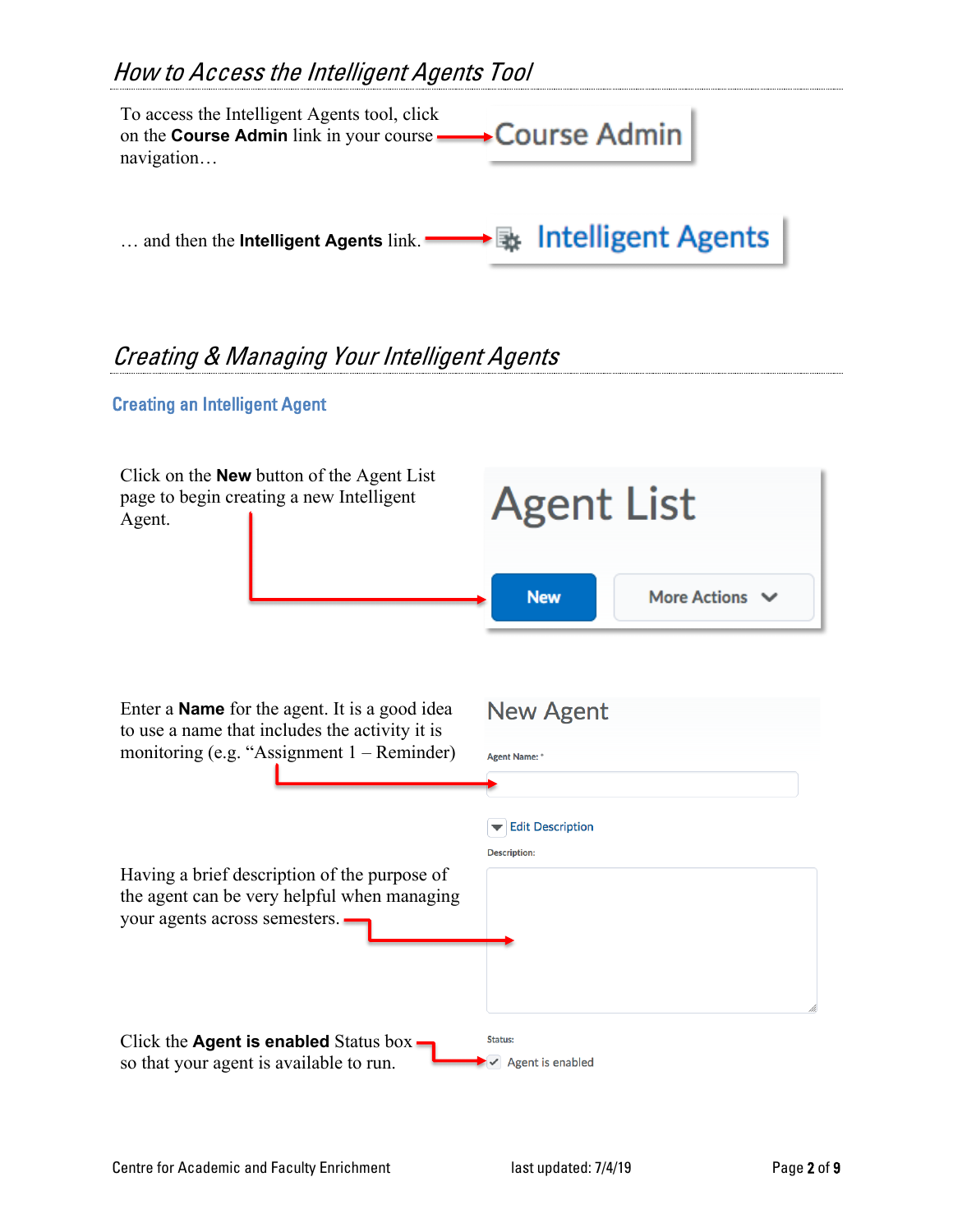# Setting the Agent Criteria

The agent **Criteria** is the user activity that is being monitored and triggers the agent to send its messaging. Begin by selecting who you want to receive emails from the agent.

#### *Role in Classlist*



## *Login Activity*

If you wish the agent to take action based on how often students log into DC Connect, click the **Take action when the following login criteria are satisfied:** checkbox under the **Login Activity** title.



Then click the desired **User has not / has logged in**… radio button and set the number of days that must pass before the agent acts.

**NOTE:** This agent criteria monitors student logins to DC Connect, system wide. It is not course specific. We DO NOT recommend using this criteria for your agent.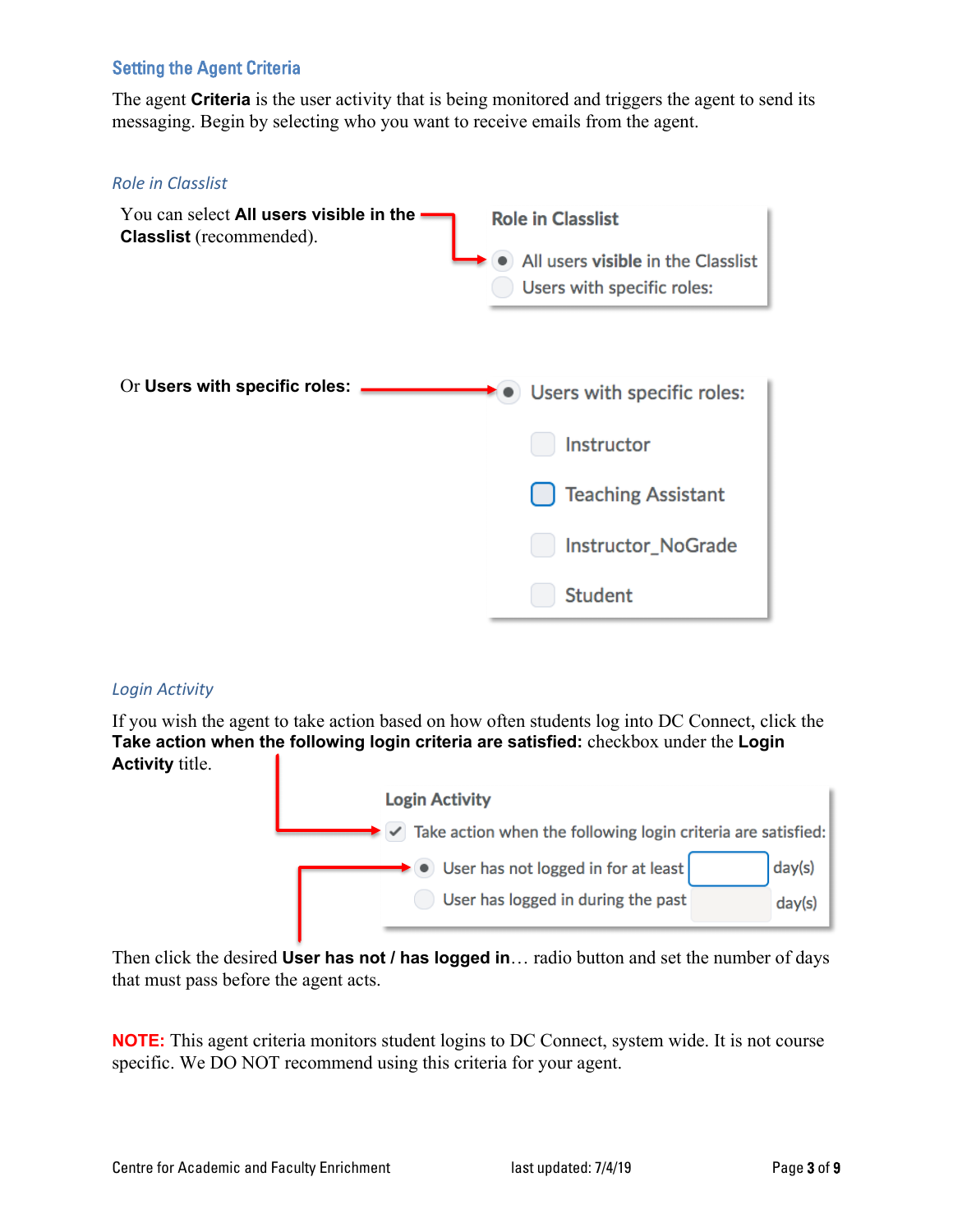#### *Course Activity*

If you wish the agent to take action based on how often students access your course, click the **Take action when the following course activity criteria are satisfied:** checkbox under the **Course Activity** title.



Then click the desired **User has not / has accessed course** … radio button and set the number of days that must pass before the agent acts.

**GOOD PRACTICE:** It is critically important for students enrolled in hybrid and online courses to engage with their courses on a frequent basis. If you are teaching a hybrid or online course, it is strongly recommended that you create an agent that monitors your students' course activity and prompts them when they do not access your course with the desired frequency. Input the number "7" to prompt students who are "asbsent" for more than a week.

#### *Release Conditions*

Release conditions are conditional requirements that restrict access or visibility to specific content, resources or areas within DC Connect. Students must satisfy the conditions before the restrictions are removed. Stated more simply, students can't see or interact with the course content or activity unless they have done (or not done) what the condition describes.

When you use **Release Conditions** as the Criteria for an Intelligent Agent, the action or inaction described by the condition controls whether or not students receive the agent email. There are many, many options for what can be used as a condition. A comprehensive description of each **Condition Type** and their subsequent **Condition Details** is beyond the scope of this document. However, some excellent examples, especially for an Intelligent Agent, are: has/has not submitted to an assignment submission folder, has/has not viewed content topics, has/has not completed a checklist, has/has not achieved a certain grade on an assessment.

Click the **Create and Attach** button to begin.

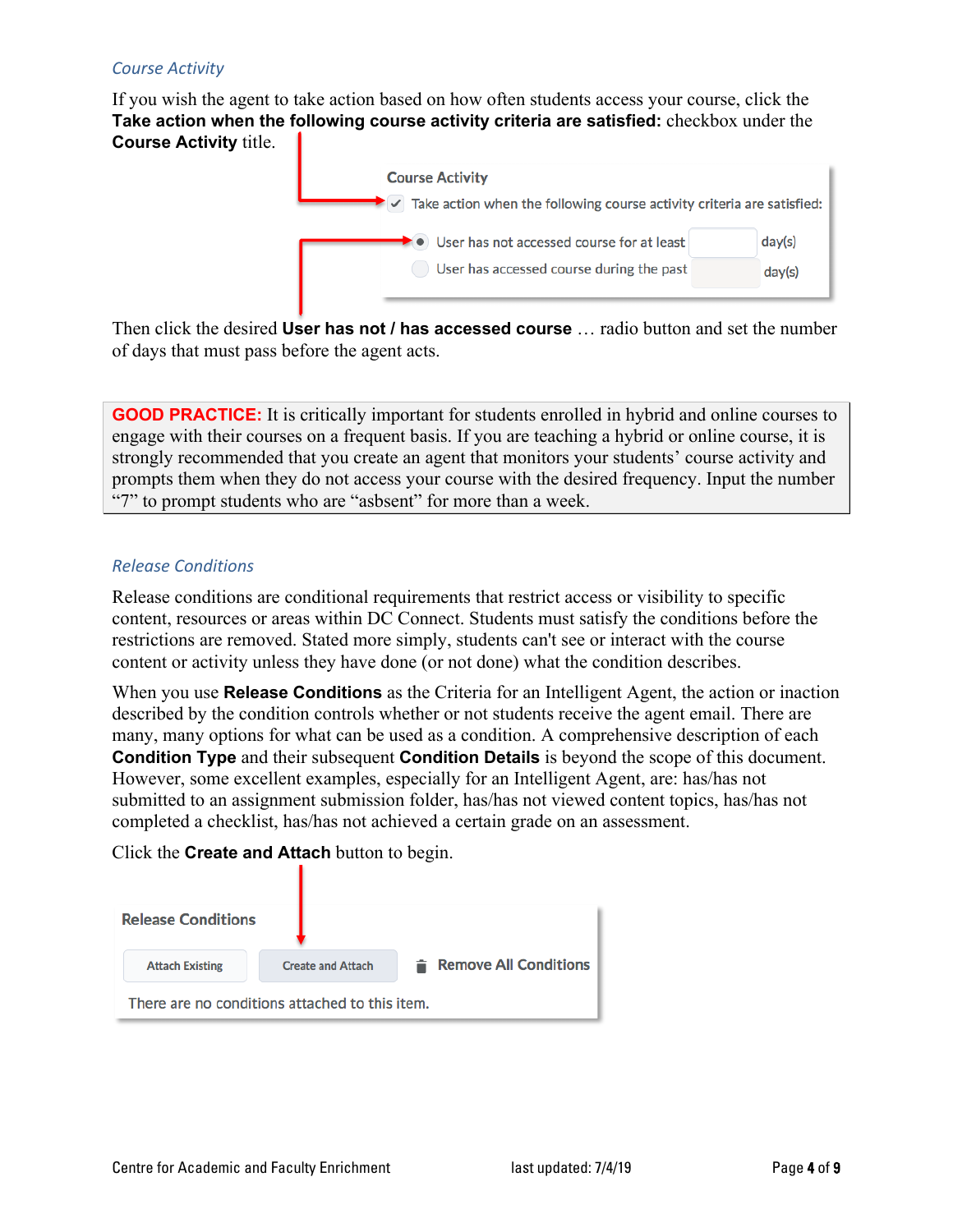

## Setting the Agent action

The agent **Actions** determine the frequency of the agent's action and whether or not an email is sent.

## *Repetition*

The **Repetition** setting determines how many emails an agent might send to users who satisfy its criteria.

When you select this setting, all users that satisfy the agent's criteria receive only one email no matter how many times the agent is evaluated.

**Actions Repetition**  $\blacktriangleright$  Take action only the first time the agent's criteria are satisfied for a user ) Take action every time the agent is evaluated and the agent's criteria are satisfied for a user

When you select this setting, the agent sends an email to all users that satisfy its criteria every time the agent is evaluated.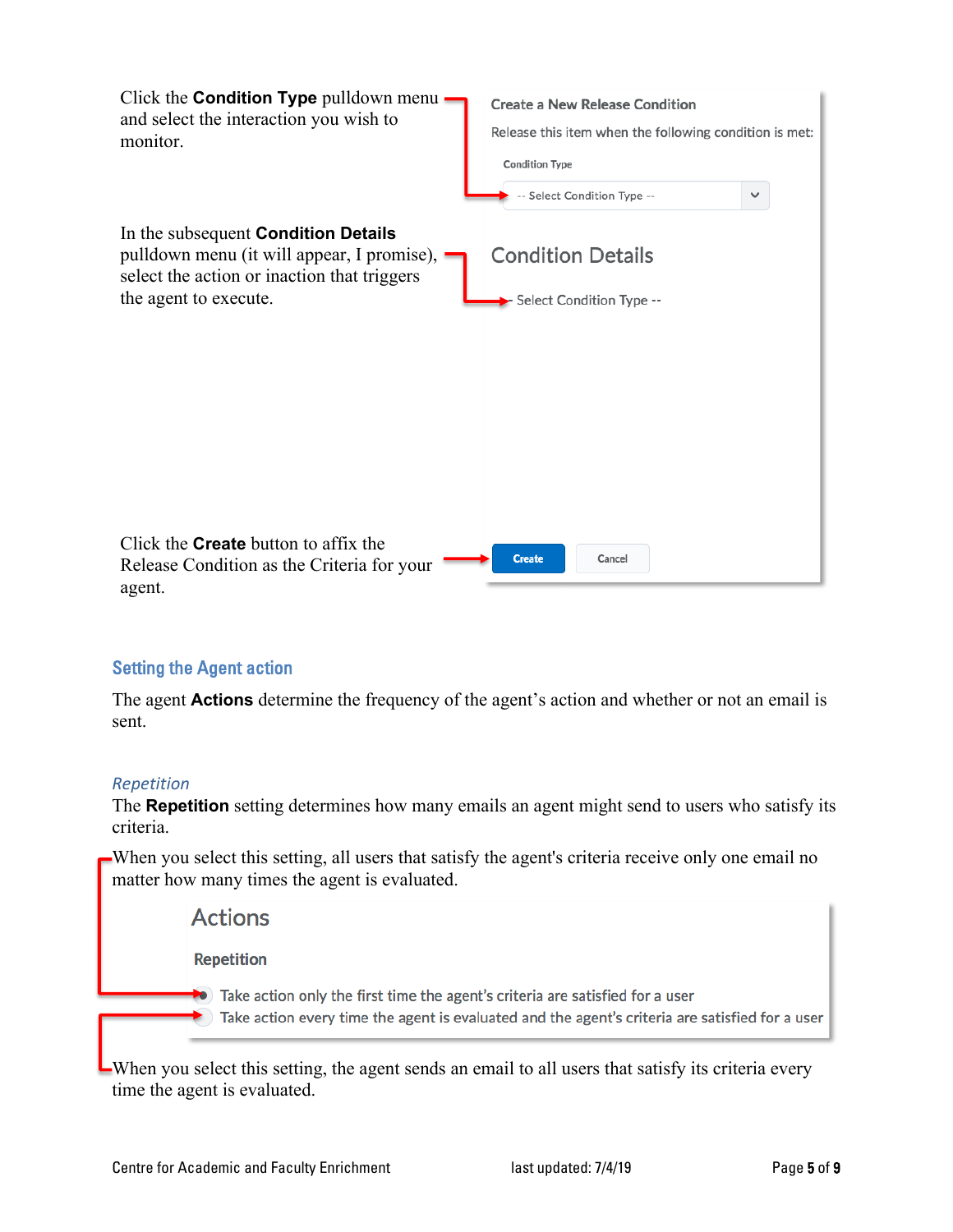#### *Send an Email*

**NOTE:** Although it is possible to use the Intelligent Agent tool to quickly identify students who meet a particular Criterion, we strongly recommend using the tool for communication.

Click the **Send an email when the criteria are satisfied** checkbox.



You will need to use a special code (called a replace string) in the **To:** field so that each student who satisfies the agent's criteria receive an individual email.

Type **{InitiatingUser}**, including the brackets, into the To: field.

| To: $*$ |                                         |
|---------|-----------------------------------------|
| Cc:     |                                         |
| Bcc:    |                                         |
|         | What special email addresses can I use? |

#### Enter an appropriate **Subject:.** "Assignment 1 – Reminder", for example.



Enter the content of your email in the **Message:** field.



Here is an opportunity to personalize your communication. We recommend using the **{InitiatingUserFirstName}** replace string. Each student receiving the email from the agent will see their own first name as the salutation of the message.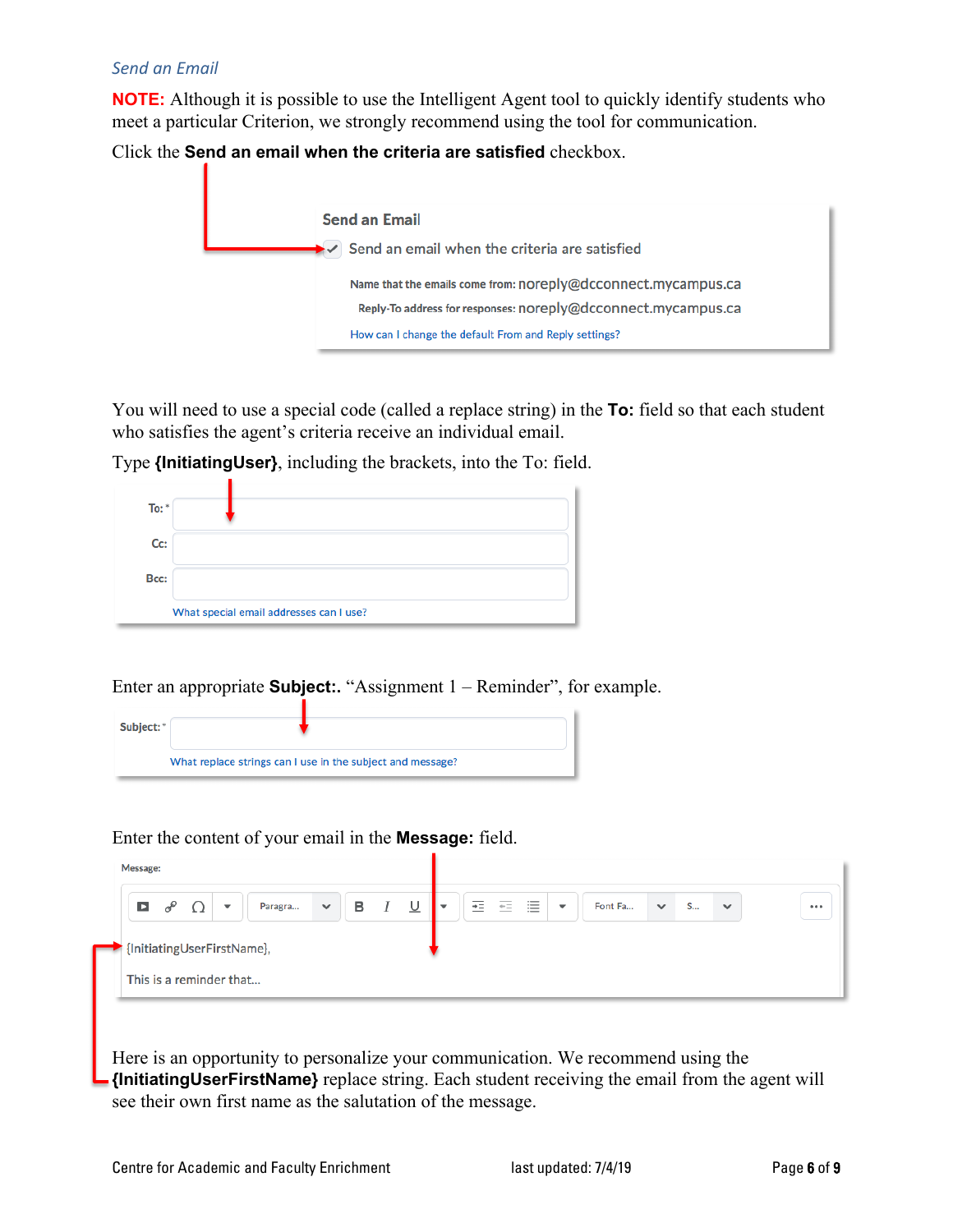# Running Your Intelligent Agent

There are two ways to run your agent, using a schedule to predetermine when your agent will run and with what frequency, and manually.



Click the **Update** button to affix your agent schedule.

After setting your schedule, be sure to click the **Save** or **Save and Close** button to preserve all your agent parameters.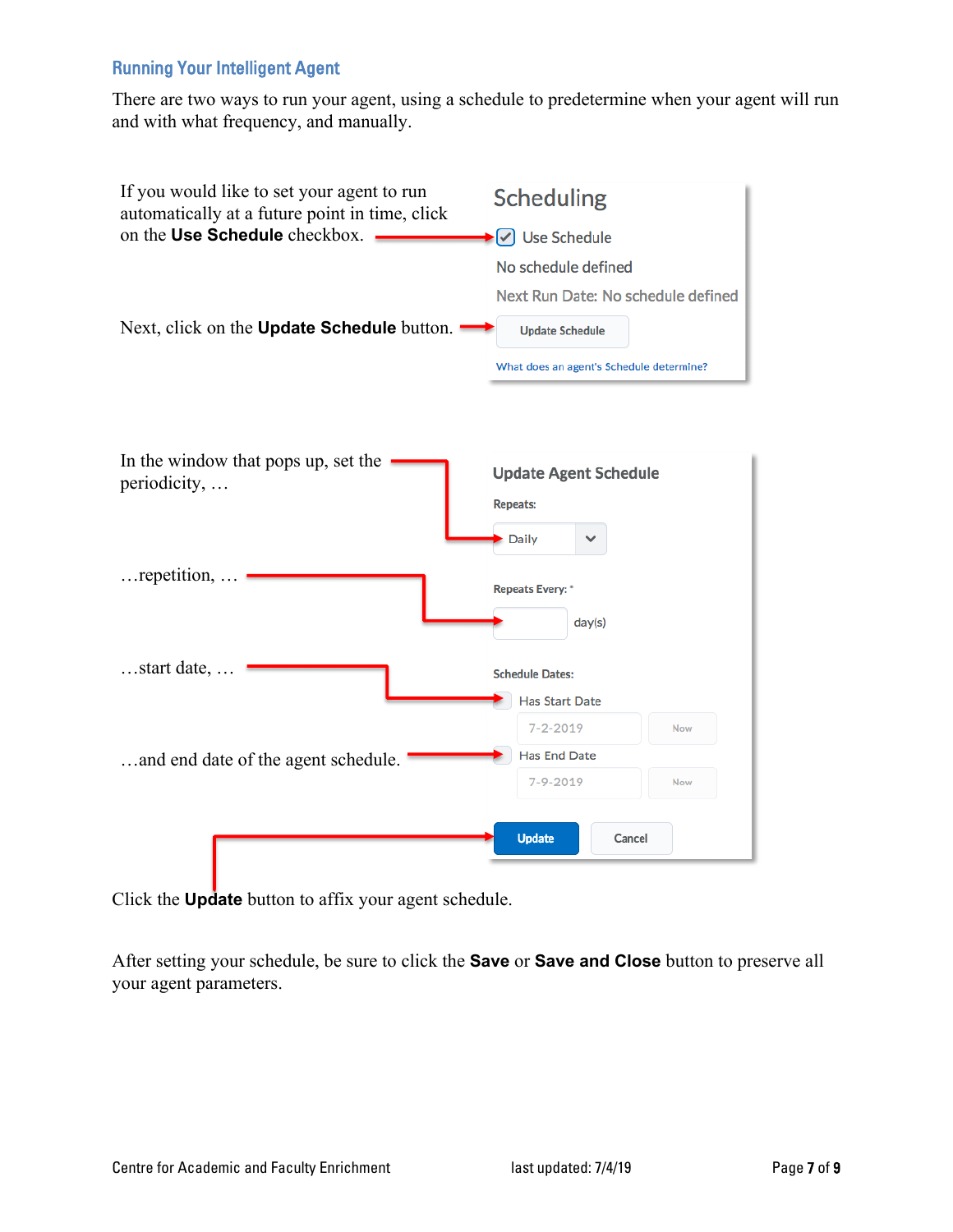If you prefer to run your agent manually, you can do so from the **Agent List** page.

| Assignment 1 - Reminder |                       | and select the Run Now option. | Click the action menu of the appropriate agent |
|-------------------------|-----------------------|--------------------------------|------------------------------------------------|
|                         | Edit                  |                                |                                                |
|                         | Copy                  |                                |                                                |
|                         | <b>View History</b>   |                                |                                                |
|                         | <b>Export History</b> |                                |                                                |
|                         | <b>Practice Run</b>   |                                |                                                |
|                         | <b>Run Now</b>        |                                |                                                |
|                         | <b>Delete</b>         |                                |                                                |

## Enabling or Disabling an Intelligent Agent

1

On the **Agent List** page, click the appropriate checkbox to select the Agent…

| <b>B</b> Disable <<br><b>Delete</b><br><b>Z</b> Enable |                         |              |  |  |
|--------------------------------------------------------|-------------------------|--------------|--|--|
|                                                        | Agent $\triangle$       |              |  |  |
|                                                        | Assignment 1 - Reminder | $\checkmark$ |  |  |
|                                                        |                         |              |  |  |

… then click the **Enable** or **Disable** link at the top of the list.

**NOTE:** Agents copied forward from one semester to the next will automatically disable. It is recommended practice to review the content and schedule of each copied agent before enabling it.